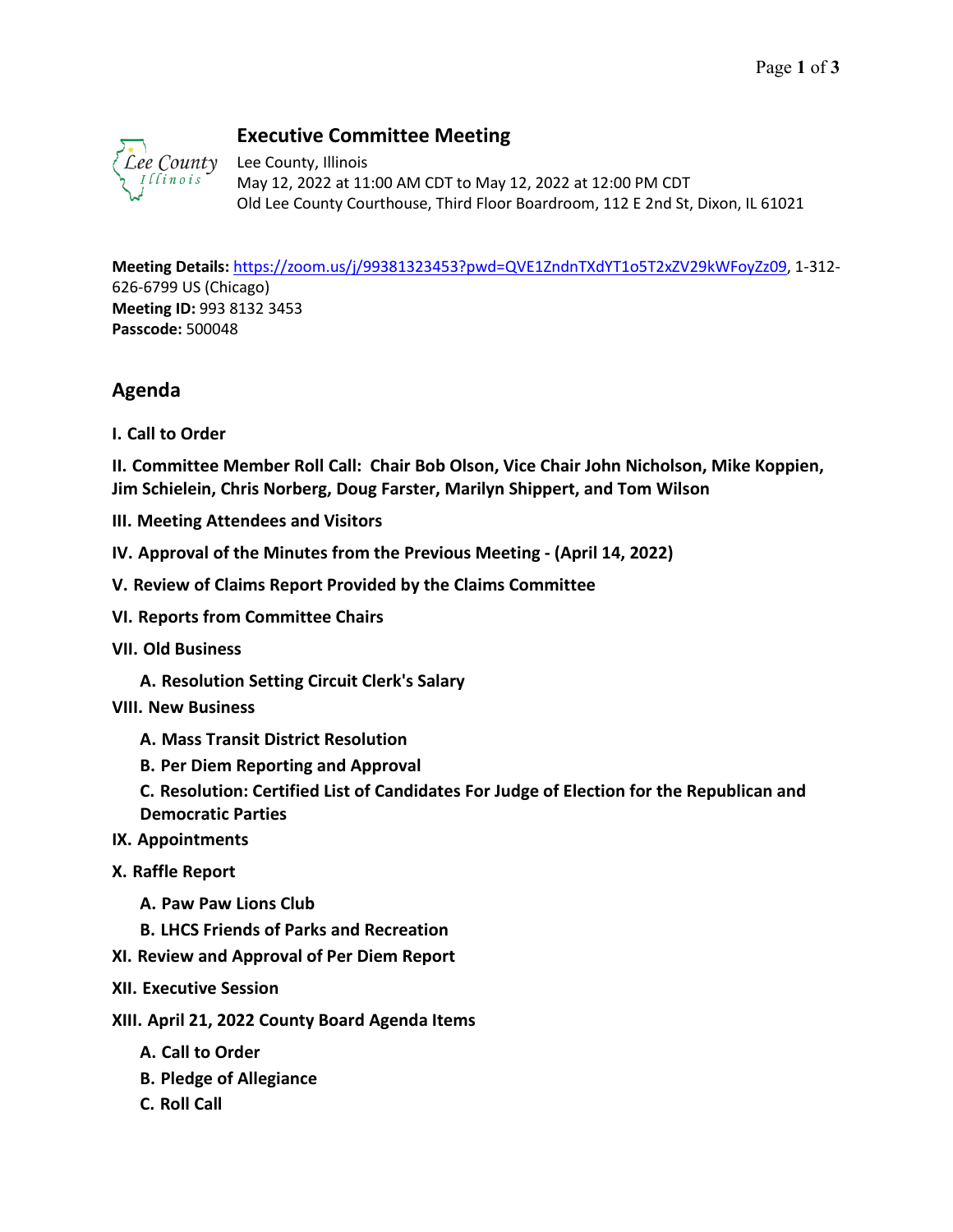- **D. Board Chair Announcements**
- **E. Approval of Board Minutes: April 21, 2022 County Board Minutes**
- **F. Zoning and Planning**
	- **1. Monthly Report and Minutes**
	- **2. Petitions Going To the Zoning Board of Appeals: - None**
	- **3. Petitions Going To the Planning Commission - None**
	- **4. Petitions Coming From the Zoning Board of Appeals**

**a. Petition 22-P-1590, Petitioner: Jerad Zellhofer, PPN#'s 02-15-23-300-007 & 02-**

**15-26-200-005 in Amboy Township b. Petition 22-P-1592, Petitioner: Michael and Mary Anderson, PPN# 02-15-36-200-**

**016 in Amboy Township**

**c. Petition 22-P-1593, Petitioner: Lee County Zoning Office, PPN# 19-22-05-400-006 in Sublette Township**

**d. Petition 22-P-1594, Petitioner: Lee County Zoning Office, PPN# 19-22-08-200- 002 formerly known as part of PPN# 19-22-08-200-002 in Sublette Township**

- **5. Petitions Coming From the Planning Commission - None**
- **G. Administrator Monthly Update and Board Member Comments**
- **H. Visitor/Guest Speakers**

**I. Approval of County Officers Reports, Request for Deposit of Funds, and Orders Paid in Vacation**

- **J. Old Business**
	- **1. Resolution Setting Circuit Clerk's Salary**
	- **2. Purchasing Policy Ordinance - (Held over from March)**

**3. Animal Control Ordinance (Because of revisions, ordinance will be held over until June)**

- **4. FY22 Budget Adjustment for Approved Raises (Tabled in April)**
- **5. Petition 22-PC-66 (Held over in February)**
- **K. New Business**
	- **1. ARPA Committee Funding Recommendations**
		- **a. Historic Dixon Theatre**
		- **b. Planning Grant for Traffic Analysis Around Steward/Rochelle Industrial Park**
		- **c. Lee County Sheriff's Office Request for Starcom Radios**
	- **2. Revised MFT Maintenance Appropriation Resolution - Highway Department**
	- **3. Stipulated Agreement for the ICC - Highway Department**
	- **4. Resolution County Board Member Compensation**
	- **5. Resolution Zoning Board of Appeals and Planning Commission Compensation Effective FY2023**
	- **6. Resolution Setting Salary of Circuit Clerk**
	- **7. Resolution in Support of ETSB (9-1-1)**
- **L. Appointments**